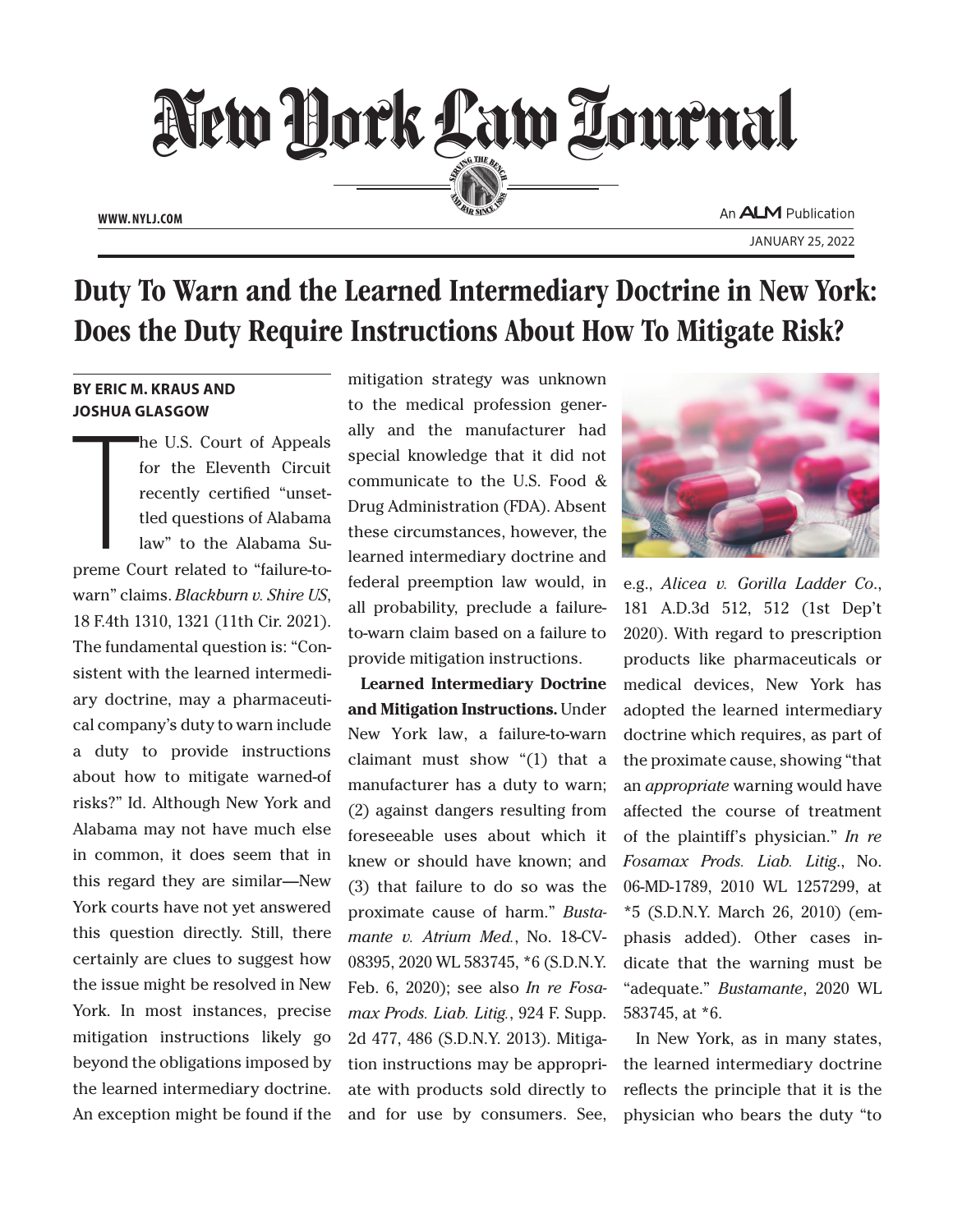balance the risks against the benefits of various drugs and treatments and to prescribe them and supervise their effects." *Martin v. Hacker*, 83 N.Y.2d 1, 9 (1993); see also *Wolfgruber v. Upjohn Co.,*  72 A.D.2d 59, 61 (4th Dep't 1979) (citing the Restatement (Second) of Torts §402A cmt. k (Am. L. Inst. 1965)), aff'd, 52 N.Y.2d 768 (1980). It is not for manufacturers to interfere with the care rendered by physicians nor to dictate the treatment choices made between physicians and patients. Thus, the manufacturer's duty "is fulfilled by giving adequate warning through the prescribing physician, not directly to the patient." *Martin*, 83 N.Y.2d at 9 (citations omitted); see also *Wolfgruber*, 72 A.D.2d at 61; *Glucksman v. Halsey Drug Co*., 160 A.D.2d 305, 307 (1st Dep't 1990).

The question posed in *Blackburn* and not squarely answered under New York law boils down to this: Does an "appropriate" or "adequate" warning require not only a description of the risks posed by the product but also advice on how to mitigate those risks?

The principle that the physician is best suited to advise a patient about the preferred course of treatment suggests that directions on how to mitigate risk might go beyond the duty owed by the manufacturer. On the other hand, the New York State Court of Appeals has indicated that "[t]he warning must provide sufficient information to that category of prescribing physicians who may be expected to have the least knowledge and experience with the drug." *Martin*, 83 N.Y. 2d at 9 (citations omitted). In some cases, this may set the bar so low as to require more than just a recitation of the risk.

New York courts have specified a number of criteria by which to measure the adequacy of a warning. Basic to the analysis is the idea that the warning "must be commensurate with the risk involved in the ordinary use of the product." *Cooley v. Carter-Wallace*, 102 A.D.2d 642, 645 (4th Dep't 1984). Against that backdrop, the warning must be evaluated for its "accuracy, clarity and relative consistency. For a warning to be accurate it must be correct, fully descriptive and complete, and it must convey updated information as to all of the drug's known side effects." *Martin*, 83 N.Y.2d at 11 (citations omitted). None of these criteria, however, suggest that mitigation strategies must be included to render a warning legally adequate. Indeed, the very concept of a strategy to mitigate the risk of any particular therapeutic treatment would seem to implicate the doctor-patient relationship, a relationship in which a drug company should not interfere.

Nonetheless, some drug labels do contain specific instructions on risk mitigation. For example, the label for Plaquenil, a drug prescribed for the treatment of arthritis, contains the following recommendation:

Within the first year of starting PLAQUENIL, a baseline ocular examination is recommended including best corrected distance visual acuity (BCVA), an automated threshold visual field (VF) of the central 10 degrees (with retesting if an abnormality is noted), and spectral domain ocular coherence tomography (SD-OCT). For patients at higher risk of retinal damage, monitoring should include annual examinations which include BCVA, VF and SD-OCT. For patients without significant risk factors, annual retinal exams can usually be deferred until five years of treatment.

*Plaquenil Labeling-Package Insert*, Drugs@FDA: FDA-Approved Drugs (revised May 2021).

The drug Clozaril, a drug used to treat schizophrenia, is available only through a restricted program under a Risk Evaluation Mitigation Strategy because of the significant risk of neutropenia. Clozaril's FDAapproved label indicates:

Prior to initiating treatment with CLOZARIL a baseline ANC [absolute neutrophil count] must be at least 1500/μL for the general population; and must be at least 1000/